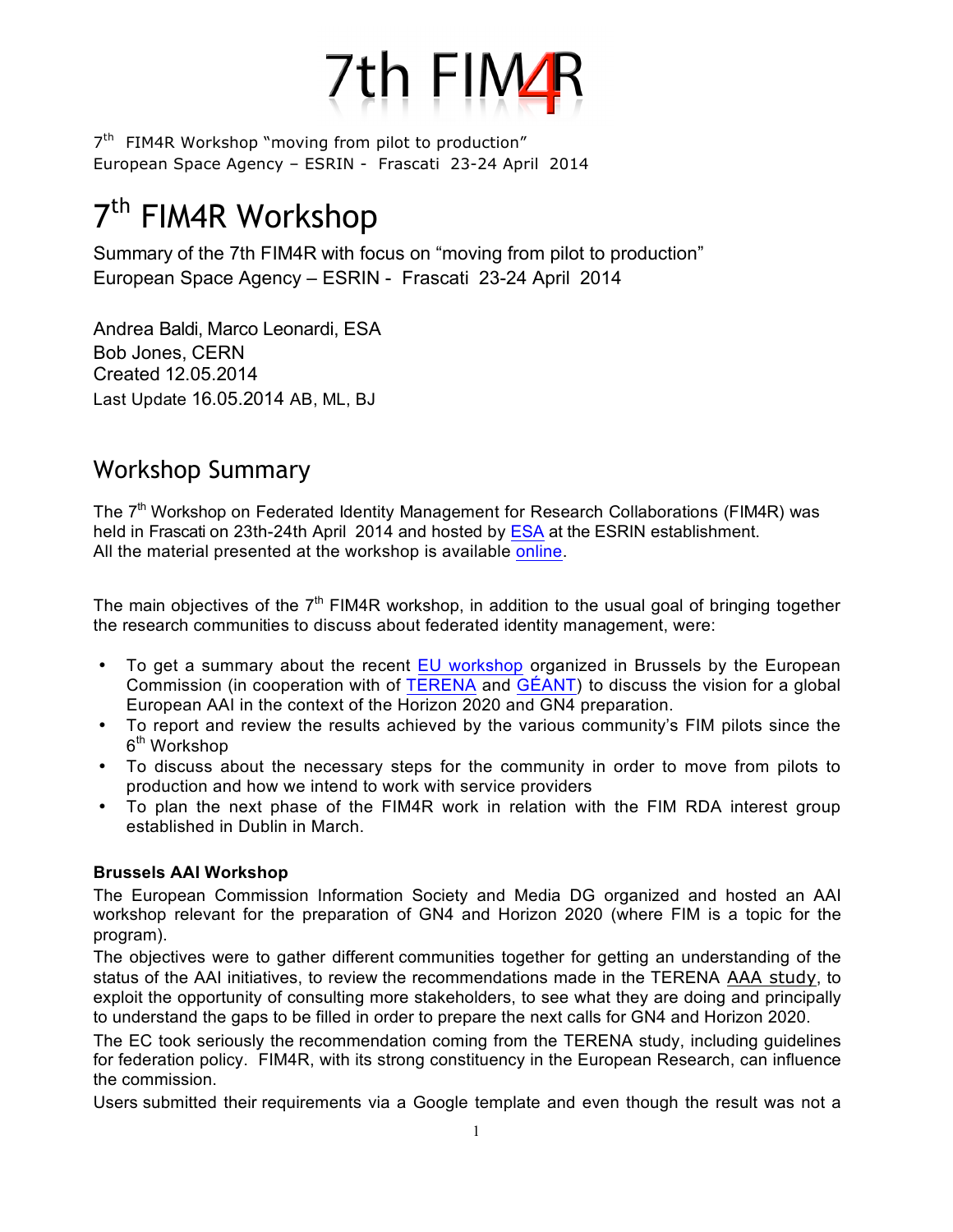

surprise, it will be useful for the Commission.

It is interesting to note that:

- It is confirmed that the Federation keeps growing; the EDUGAIN coverage is not still optimal and not all the members have signed federation agreements.
- There are still IDPs that are not part of the federation thus preventing access to services for users.
- Non Web applications and Cloud are still rather complex, despite the technology is already identified (ECP, Moonshot, oAuth2) it is not yet used. Nevertheless Cloud/Storage AAI shall be addressed as a priority.
- On the attributes side: IDPs do not release attributes and the issue linked to the crossing of national borders for attributes is not yet addressed at global level (CoC addresses EU only).
- The Level of Assurance is still an issue: what to do for improving it? Should an assurance profile be defined and ask to IDPs to state their compliance? Should IDPs use a stronger authentication mechanism in order to raise the confidence the SPs have in respect to the IDPs?
- Security is still in the infancy for FIM (See next section for more details about operational security):
	- o How do SPs know if IDPs are compromised?
	- o There's a lack of traceability of the incidents' responses.
	- o IDP operational procedures are missing.
- From the User Survey has emerged that:
	- o SPs need better support for FIM integration
	- o Coordination among different federations would help
	- o Missing support for linking groups and accounts

On the programmatic side it is clear that the Commission is very keen to achieve a better crosssection collaboration and the work shall proceed in the 3 main areas: Policies, Services and Cross Sectors (R&D and Commercial).

Terena, which is leading the preparation of proposals for H2020 (EINFRA call) and GN4, considers the FIM4R forum as an important source of requirements, for this reason it has proposed to have all FIM4R organizations providing the list of the key commercial Service Providers (including cloud services) they would like to see integrated within eduGAIN.

# **Operational Security**

Operational Security is another important key topic that was presented and intensively discussed. The community needs to address Operational security to assure a safe transition from pilots to production so that the Federated services can be trusted by the users (at this stage there are no operational procedures to address the FIM security; what if one IDP within the federation is compromised or a malicious SPs is introduced in the Federation?).

Cybercrime is today very well organized and malicious services are offered on the market.

With Federations the risks are increased because one single incident can affect multiple administrative domains and there is the necessity of collaboration between different organizations. This is not dramatically different from the existing CERT/CSIRT networks, but the incident response for such scenario is not in place and processes are not yet identified. Sooner or later IDPs and SPs will be impacted and we have to deal with them efficiently. It was perceived that some of the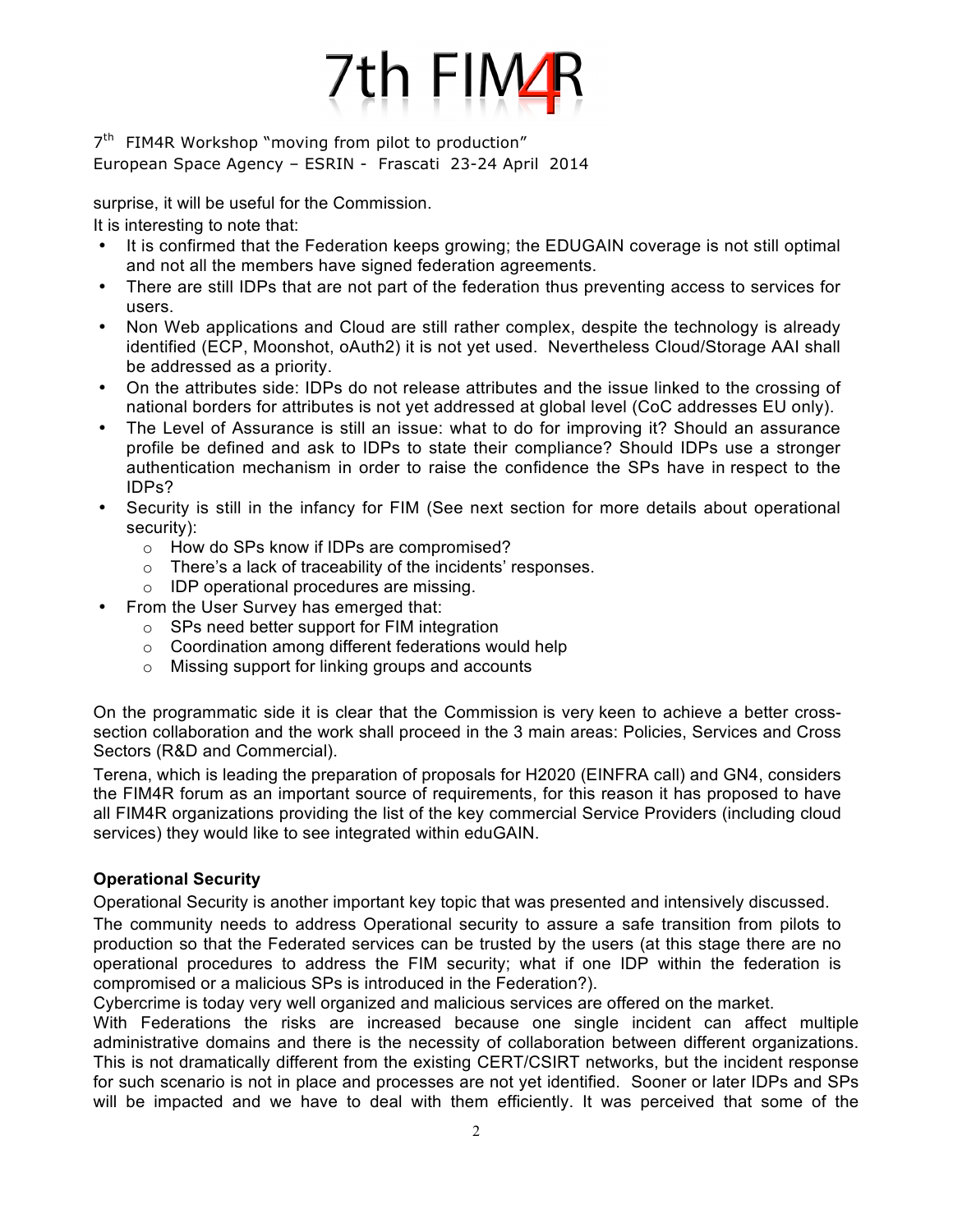

communities are not mature enough to address the operational security autonomously.

In order to operate an inter-federation it is important to have strong operational collaborations with a quick reaction time.

It was recognized that would be very difficult to share a common policy due to the differences between organizations. How could we converge then?

SCI started some time ago to work on a collaborating infrastructure; It considers essential to build the trust, to develop policies' standards and to have incident response procedures in place in order to handle incidents with the cooperation of all the parties involved within the federation. NREN CSIRTs have collaborated for years and they have the right experience to collaborate to develop new FIM operational security services.

From the discussion emerged that some of the communities are quite far from implementing a reasonable level of security; in any case we know that there is the maturity to recognize that security shall be seriously considered in FIM.

Some of the data providers are providing critical data to the user and security is a key issue for them. It was pointed out that EDUGAIN can only mandate rules for federation but not for security. Nevertheless there was consensus to define the minimum set of requirement (guidelines) for IDPs/SPs that can be recommended.

This could be an interesting topic for Horizon2020, not to replace the work already planned but to fill the existing gap.

Participants appreciated the security operation guidelines and all of them believe that the community would require something concrete in place for the transition from pilots to production.

Imposing requirements on IDPs is a real challenge, but a minimum set of requirements can be identified and agreed so that there might be better chance to get IDPs in the federation adhering to the guidelines. There is a window of opportunity with the new projects coming up and this subject can be a deliverable of one of this projects.

It was proposed to have a small group of people (involving EDUGAIN and FIM4R staff) writing such a minimum set of requirements starting from the existing CSI document, in order to have the document ready by the next Terena Conference.

### **Discussion on the FIM4R Vision Statement & Priorities**

Discussions continue about the FIM4R vision and pilot projects' status.

It was agreed that the FIM4R statement is still valid after 2 years.

*A common policy and trust framework for Identity Management based on existing structures and federations either presently in use by or available to the communities.*

*This framework must provide researchers with unique electronic identities authenticated in multiple administrative domains and across national boundaries that can be used together with community defined attributes to authorize access to digital resources.*

In addition it could be extended to include the following points:

- Lifetime of unique electronic identities to cover whole career of a researcher
- Common policy and trust framework shall include operations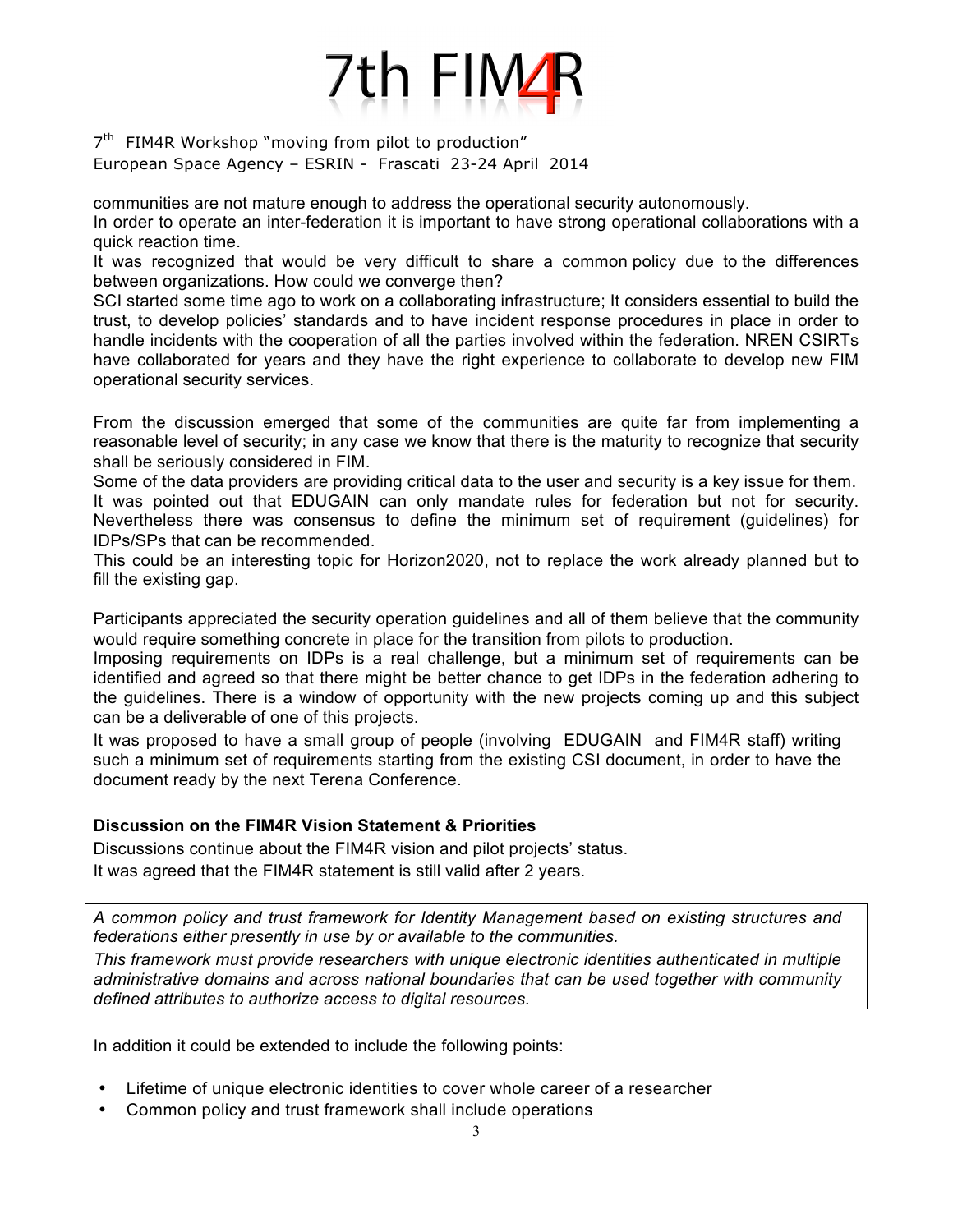

• Authorize access to digital resources may imply legal constraints

Priorities and revision of pilot achievements were also made during the workshop and summarized in the following tables. More details about the pilot progress are collected in Appendix A.

| User friendliness (high)<br>Support for citizen scientists and researchers without formal association to research labs or university Not yet ®                                                |
|-----------------------------------------------------------------------------------------------------------------------------------------------------------------------------------------------|
| Browser & non-browser federated access (high)<br><b>Testing in Pilots</b>                                                                                                                     |
| <b>Bridging communities (medium)</b><br>Bridging is a central issue with an efficient mapping of the respective attributes<br>Not tested in Pilots                                            |
| Multiple technologies with translators including dynamic issue of credentials (medium)<br><b>Testing in Pilots</b>                                                                            |
| Implementations based on open standard and sustainable with compatible licenses (high)<br>Down to two standards which can interoperate                                                        |
| Different Levels of Assurance with provenance (high)                                                                                                                                          |
| Credentials need to include the provenance of the level under which it was issued<br><b>Testing in Pilots</b>                                                                                 |
| Authorisation under community and/or facility control (high)<br><b>Testing in Pilots</b>                                                                                                      |
| Well defined semantically harmonised attributes (medium)<br>Some success for subset of eduPerson but believe it is better to aim for consistency within a community                           |
| Flexible and scalable IdP attribute release policy (medium)<br>Bi-lateral negotiations between all SPs and all IdPs is not a scalable solution Not Yet $\otimes$                              |
| Attributes must be able to cross national borders (high)<br>Data protection considerations must allow this to happen. Not Yet $\odot$                                                         |
| Attribute aggregation for authorisation (medium)                                                                                                                                              |
| Attributes need to be aggregated from different sources of authority including federated IdPs and community-based<br>attribute authorities.<br>Works for Active Directory Federation Services |
| <b>Privacy and data protection</b> addressed with community-wide individual ids (medium)<br>Community specific solutions                                                                      |

### **FIM4R and RDA**

Continuation about FIM4R activities and meetings was another main topic. The future of FIM4R was discussed in relation to the recent establishment of the Research Data Alliance (RDA) FIM Interest group and the first RDA meeting that took place in Dublin in March.

The RDA meeting was attended by around 25 people representing SPs, federation operators but not end users (2/3 from EU and 1/3 outside EU).

There was the proposal to start-up an RDA working group for FIM. It was agreed that a broad set of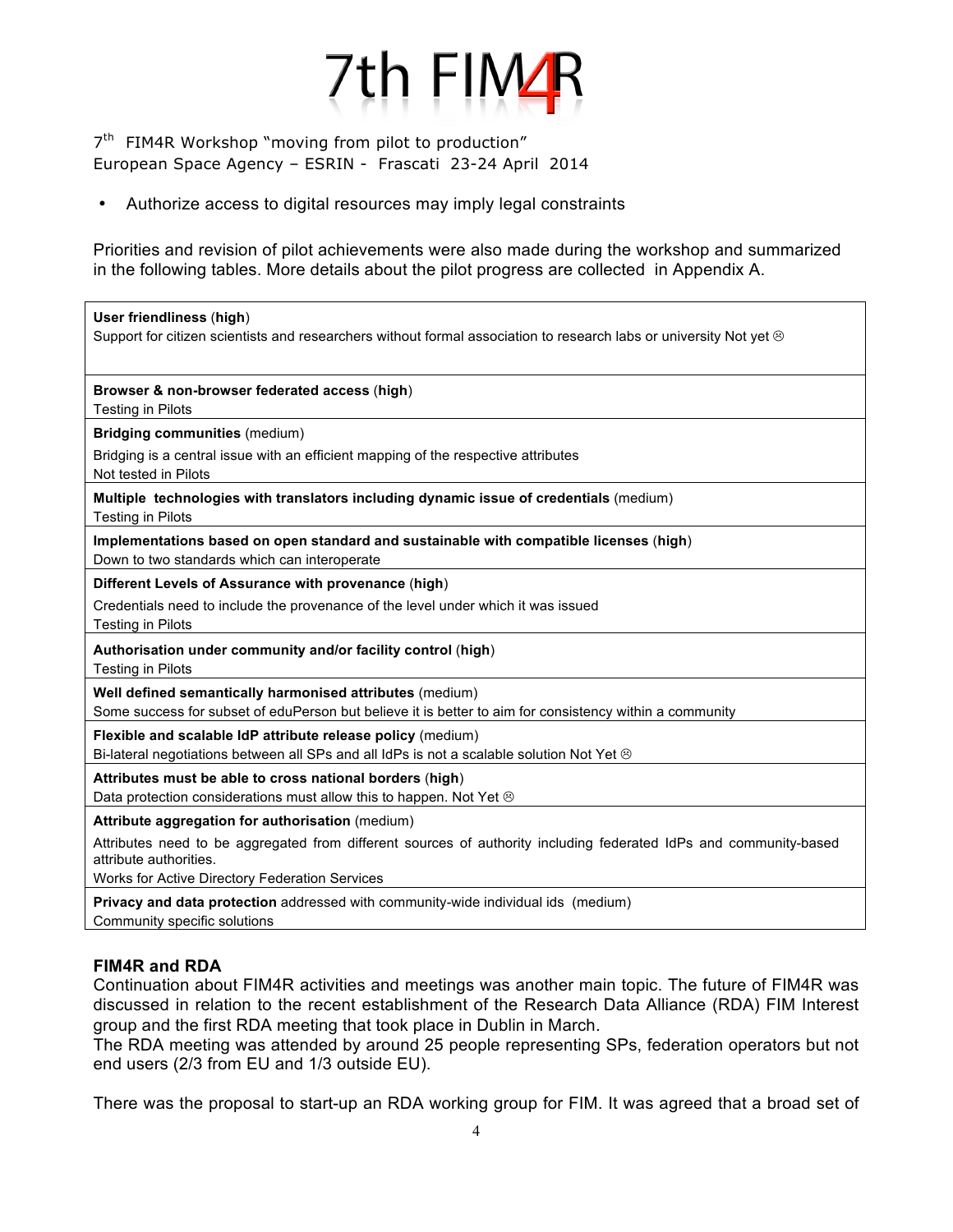

FIM issues need attention. The proposal could concentrate on:

- 1. Extending existing EU pilots to US participants.
- 2. Performing an inventory of the existing communities, use cases and technology projects.

An interesting challenge was to make RDA-P4 registration possible by using home institutions (but this was not taken as a commitment by RDA).

The RDA WGs are more focused and their objective is to deliver result within 12 – 18 months. Meetings are taking place every six months alternating EU and Non EU countries. Sessions are very short (90 minutes, as opposed to the Fim4R workshop that is 1.5 days). Cross-meeting discussions could be absorbed well in RDA by collocation.

Merging FIM4R to RDA FIM would allow a wider participation from US colleagues to the meetings by grouping in this way more communities all together. At the same extent it may be restrictive to discuss on selected topics (WG mandate) by losing the "open forum" characteristic of FIM4R workshops (where lot of peer-to-peer discussions and coordination take place).

In order to meet both objectives it was proposed and welcomed to co-locate FIM4R and RDA meetings, whenever the meeting is hosted in Europe.

A first attempt will be made for the next RDA plenary 4th that will take place in Amsterdam 22-24 Sept 2014).

### **Conclusions and Actions**

The  $7<sup>th</sup>$  FIM4R workshop has been again a very interesting forum where the community has presented ideas, has shown progress in the pilots and has started new interesting discussions on key issues by prospecting a fruitful future for the FIM. The community is ready to perform the necessary steps to move from pilots to production. The road ahead is quite challenging but nevertheless the wish and the motivation are high and some concrete actions are already on the table to prepare the next phase.

| Considering the importance of the new H2020 and GN4 proposals from<br>the AAI community, it is essential that FIM4R input is provided to assure<br>that our needs are addressed in that scope.                                                             |         |
|------------------------------------------------------------------------------------------------------------------------------------------------------------------------------------------------------------------------------------------------------------|---------|
| <b>Action:</b>                                                                                                                                                                                                                                             |         |
| Input shall be provided to Terena (Licia Florio) for H2020 AAI & GN4<br>proposals:                                                                                                                                                                         |         |
| Each research community shall provide a short list of key commercial<br>Service Providers (including cloud services) they would like to have<br>integrated in eduGAIN. These lists will be collected by FIM4R, analysed<br>and the results sent to Terena. | End May |
| There was a strong consensus about:                                                                                                                                                                                                                        |         |
| • A sufficient level of operation security is fundamental for inter-<br>federation production service.                                                                                                                                                     |         |
| The lack of minimal requirements for eduGAIN IdPs/SPs poses<br>$\bullet$<br>unacceptable risks on the community                                                                                                                                            |         |
| FIM4R should leverage the current practices based on existing<br>$\bullet$                                                                                                                                                                                 |         |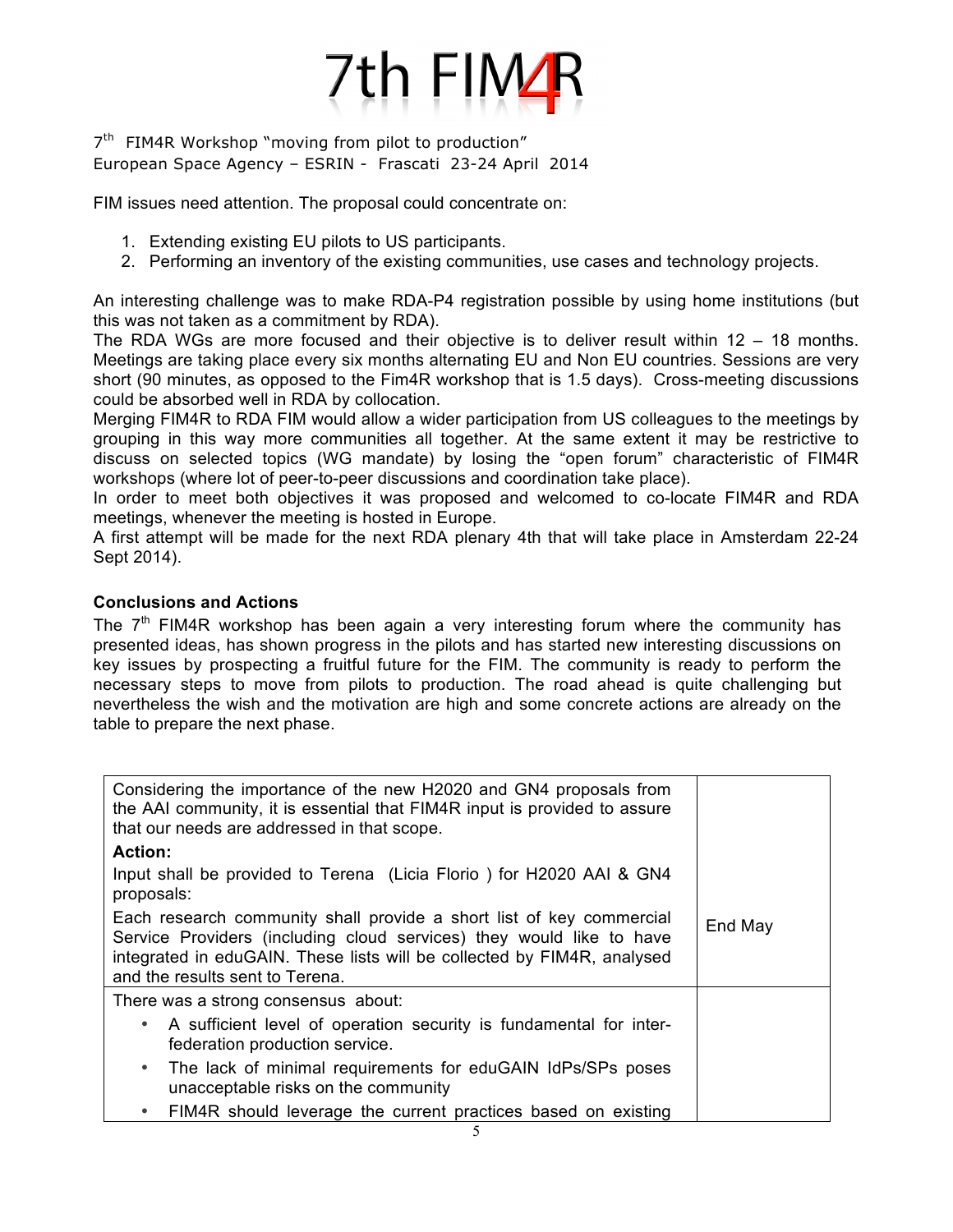

| efforts and expertise                                                                                                                                                                                      |            |
|------------------------------------------------------------------------------------------------------------------------------------------------------------------------------------------------------------|------------|
| The SCI work is relevant and could perhaps be extended to<br>$\bullet$<br>incorporate FIM Proposal                                                                                                         |            |
| Considering the previous points the FIM4R jointly decided to propose<br>common operational security requirements for AAI components (e.g.<br>IDP/SPs)                                                      |            |
| <b>Actions:</b><br>Romain/Dave to circulate the latest version of the SCI paper                                                                                                                            | Mid May    |
| Romain/Dave to compose and propose a draft document.                                                                                                                                                       | End June   |
| In collaboration with Géant/eduGAIN (Leif Nixon/Leif Johansson) the FIM4R<br>community shall give feedback and eventually endorse document by<br>following the approach used for the original FIM4R paper. | End August |
| In relation with the RDA working group and with next RDA plenary, it was<br>agreed:                                                                                                                        |            |
| To schedule the next FIM4R meeting in Amsterdam and co-locate<br>$\bullet$<br>it with RDA 4th plenary (22-24 Sept 2014)                                                                                    |            |
| To formulate RDA Working Group focused on the extension of<br>$\bullet$<br>FIM4R pilots to USA partners and on the adoption of minimal set<br>of security operations requirements for IdPs                 |            |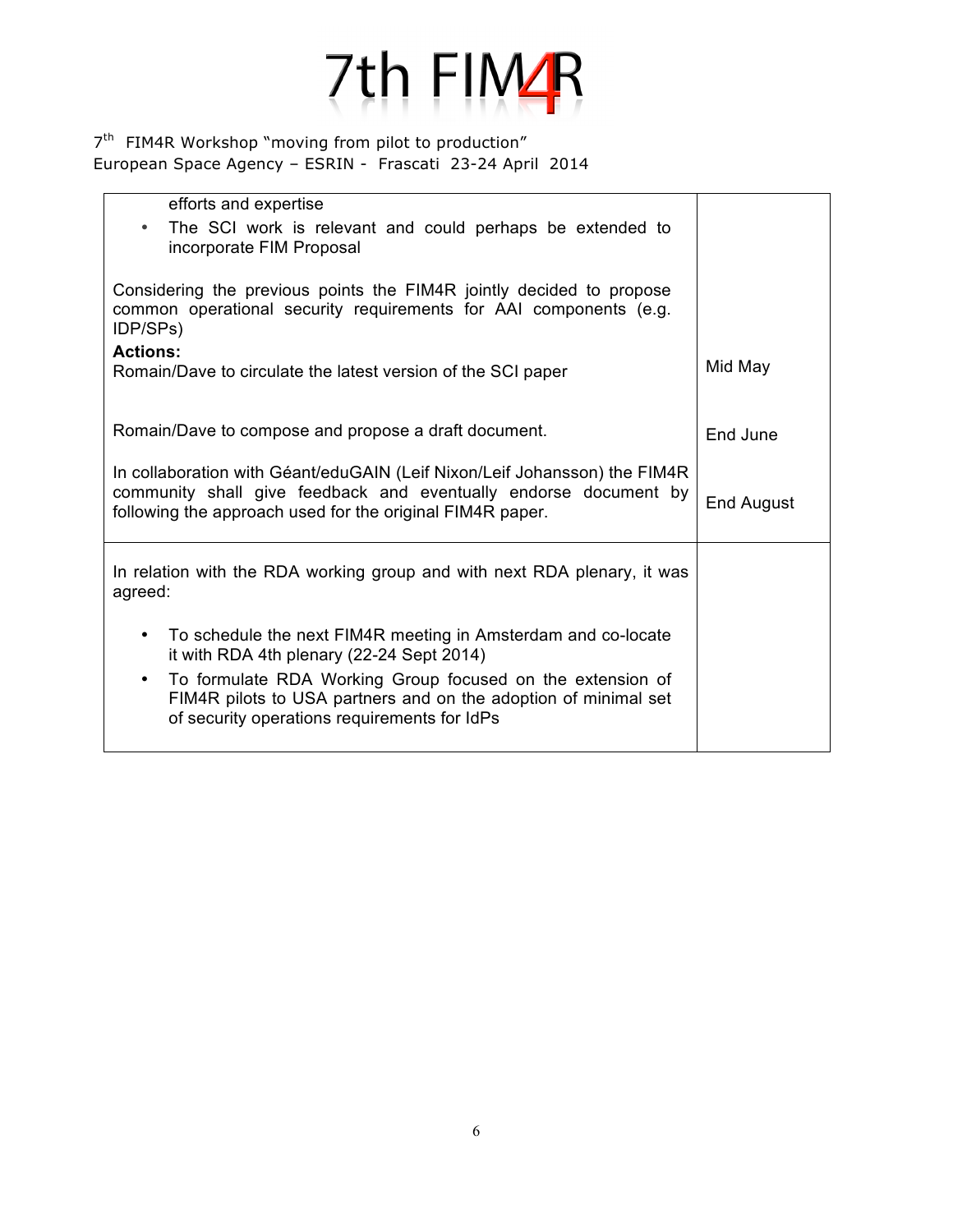

## **APPENDIX Notes of FIM4R talk highlights**

**Day1** – "Internal discussion about Users Communities updates"

# **Bob Jones, CERN – Introduction to the FIM4R.**

Covered by the summary.

**Licia Florio, TERENA – Updates on Trust and Identity Plans.** Covered by the summary.

**Romain Wartel, CERN – Operational Scurity and Security Policies.** Covered by the summary.

# **Day2** – "Session for representatives from Users Communities"

### **Nicolaus Hanowsky, ESA – ESA presentation.**

Nick Hanowsky, head of the Earth Observation Ground Segment Department, intruded the open part of the 7th FIM4R workshop with a warm welcome to all participants.

A short overview of ESA, ESRIN with focus on the Earth Observation functions performed on site was given. The importance of FIM was highlighted in relation to the intense collaborative program that ESA has undertaken with others international organizations for the execution of important programs like Copernicus, LTDP, and the Thematic exploitation platforms for EO.

### **Bob Jones, CERN – Introduction to the FIM4R.**

Covered by the summary.

### **Andrea Baldi and Marco Leonardi, ESA – ESA EO FIM and Space Federation evolution.**

ESA has presented its SAML/Shibboleth based AAI infrastructure operating since 2011; the evolution of the main components (IDP, LDAP, SPs) for what concerns Auditing, Reporting and IT Redundancy was also described. ESA has presented the ESA EO FIM project plans for short, mid and long terms. The ESA AAI evolutions toward a federating approach will be covered by two main project phases:

Phase 1 with Siemens Romania in charge of studying the setup of an internal ESA federation composed by two different ESA administrative domains. This project will be strategic to pilot the integration of the ESA AAI with the IDEM/eduGAIN federations. Additional pilot will be done in the areas of ECP profile, Attribute Authority and the STS (Security Token Service).

Phase 2 would undertake a proper implementation of some of the pilot result. The concept of FIM Space Federation involving ESA and others international partners organizations (DLR,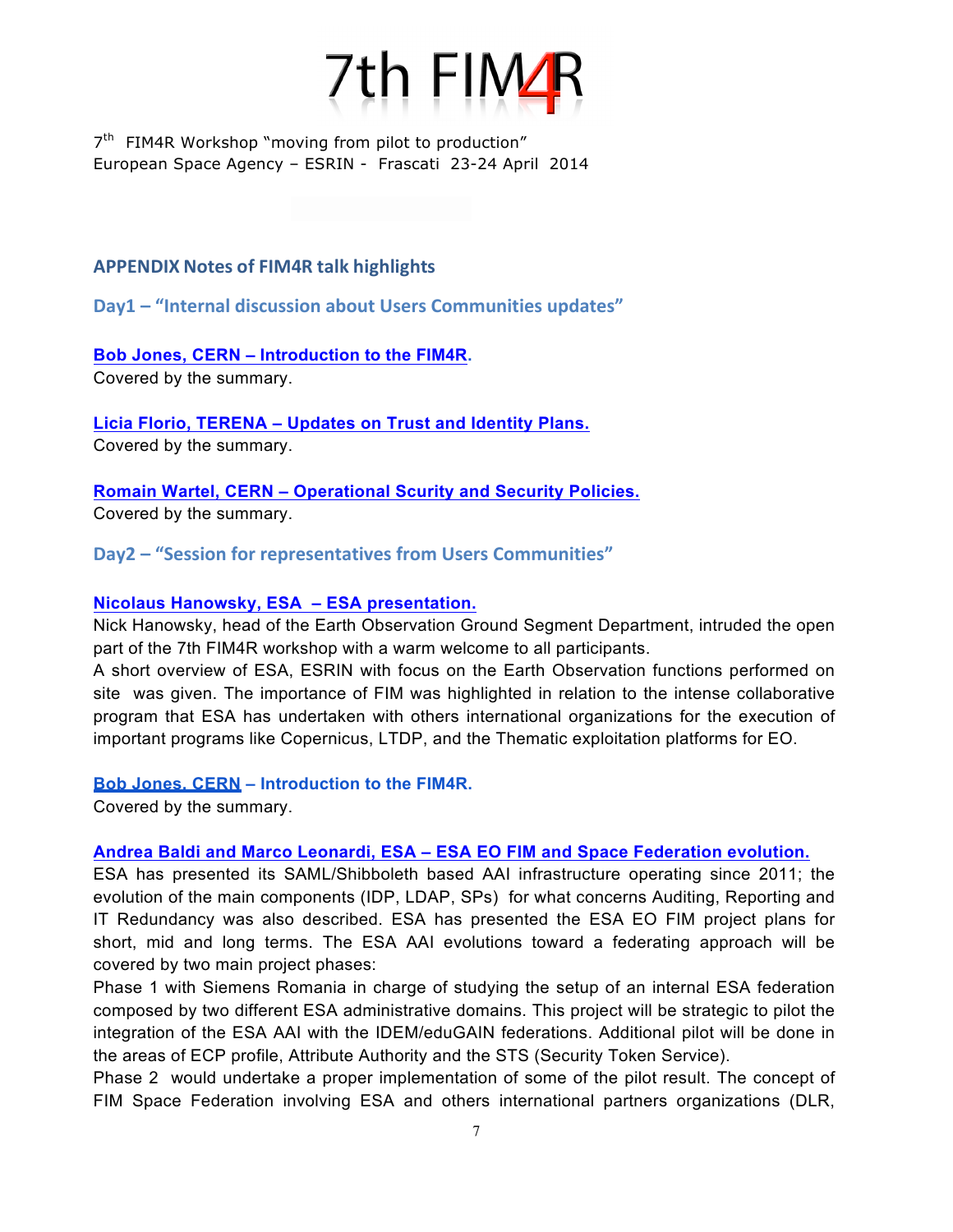

EUMETSAT, CNES, etc ) was presented as a long term FIM objective.

# **Maryline Lengert, ESA – Federation of partners: the example of Iceland geohazard Supersite within Helix Nebula.**

Helix nebula is a federation of partners to build an infrastructure based on cloud computing serving the science community with a strategic plan endorsed by both the scientific organisations and the industry to setup multi tenant/multi cloud providers and to define policies for trust security and privacy. The consortium has increased a lot since the project start (there are now 14 members). Part of the federation is by industry and another part is provided by public infrastructures like Géant (that is part of the federation). Different pilots are in place with CERN, EMBL and ESA. It will be necessary to federate them using Géant/EDUGAIN. The baseline for authentication is the ESA EO SSO.

#### **Tommi Nyrönen, CSC – ELIXIR.**

The AAI in ELIXIR is used for bioinformatics and in particular for applying AAI to dataset analysis needed for personalising medicine, for example matching the treatment to cancer by using omics technologies and data analysis tools on secure clouds. The open but access controlled data stored in ELIXIR nodes is available in the public domain, is very important and some of it will be treated with security and privacy. Elixir AAI is based on a distributed infrastructure, with potentially 3 million users, therefore scalability is an essential feature of the system. AAI has been recognised as a key technical service in the ELIXIR program.

Current plans foresee as next step to have REMS **as a service** from ELIXIR Finland to be used to manage access rights to digital data created from biobanking sample collections and stored in data services suited for sensitive data. Increasing the utilisation and understanding of AAI technology for life science service providers is also a priority (more data access committees to rely on REMS). The blueprint for the final scenario is not yet fully defined. Some of the services are not discipline-specific and REMS is stable and usable also by others communities. Also a cross-disciplinary application of REMS has been planned by FI-CLARIN and FI-CESSDA. There is a great need for authorisation tools allowing SPs to take their decisions and tools for Community Management (groups and VOs).

#### **Jean-Francois Perrin, ILL – UMBRELLA.**

Umbrella is a AAI for Photon and Neutron community (FP7 projects contribute to it). It counts 30.000 users moving from one facility to another; users need access to experiments by using a single persistent user id (independent of the institution) to have unified access to all tools associated with the experiments. Umbrella is a bridging software with only one authentication server (this simplifies the support for a single user ID). Services provided to users are: Info & service portal, proposal support, remote experiment access, remote file access and metadata catalogue. There is a strong competition between facilities to get access to resources and therefore it is important that the information received from IDP is restricted to the minimum in order to assure privacy. The authorisation is managed by the facilities. In operation there are: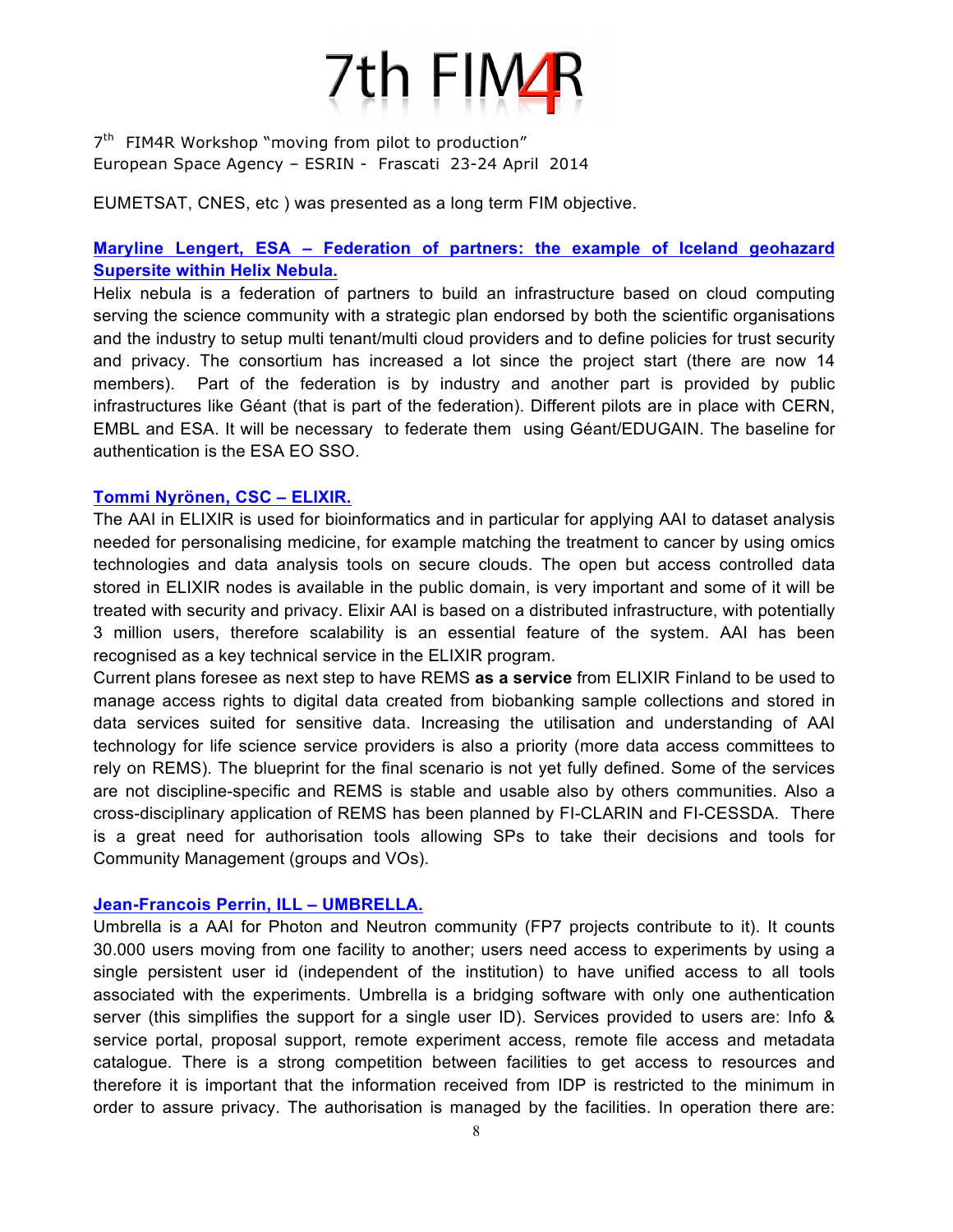

Basic Umbrella together with Geo DNS (to get access to the national IDP) while in progress there are: a bridging with EDUGAIN to use home institution account, a test with Moonshot via Janet to access remote workstations and an ECP prototype to access the iCAT metadata catalogue. Next challenge: how to access cloud resources with FIM technology (VM, storage)? Concerning Moonshot experience it was reported that is technically difficult, it requires client software to be installed and the current software is not mature yet.

#### **Mikael Linden, CSC – CLARIN.**

CLARIN (Common Language Resources and Technology Infrastructure) is a large-scale pan-European collaborative environment to coordinate and make language resources and technology available and readily useable for Language and Social Sciences & Humanities researchers. CLARIN service provider's federation (SPF) spread in several European countries. A legal Entity (CLARIC ERIC) establishes contracts with with individual national IDFs. Current status is: 17 SPs signed up with 7 IDF and around 200 relevant IDPs who can connect. CLARIN has its own homeless IDP. Collaboration with DARIAS & CESSDA for sharing resources is in the plan.

#### **Peter Gietz, DAASI – DARIAH.**

DARIAH is an ESFRI Digital Research Infrastructure for the Arts and Humanities. The DARIAH Federation is composed of four Virtual Competency Centres: the E-infrastructure VCC, the Research & Education VCC, the Scholarly Content Management VCC and the Advocacy VCC. The AAI is based on LDAP and SAML and makes use of standard shibboleth IDP/SP and attributes queries. The IDP is the attribute authority and groups based authorisation is in place. The current challenges are: eduGAIN has too little outreach, not all the institutions sign federation contracts, many IDPs do not release the necessary attributes. DARIAH is operating with a "homeless IDP" since some time (Homeless users are around 1800). The policy for registration is to have a community email address and/or with identity vetting based on a valid ID card checked by a DARIAH trusted person (registration authority model).

Update of registry is performed by an email sent to see if the user is still there. If the email is returning an error, the user is removed form the registry. DARIAH is configured according to the requirements of CoC. There is a plan to move to eduGAIN announcing that they can login with their home institution account. DARIAH will deploy on DFN AAI infrastructure.

#### **Romain Wartel, CERN – High Energy Physics.**

CERN is running with an identity federation based on X.509 certificates since more then 10 years. This was very successful, but has some limitations especially on the user side who has to deal with all the issue associated with certificate management.

CERN needs to be able to enlarge the user community and EDUGAIN was identified as the vehicle for doing this. CERN and WLCG decided to work in collaboration with Switch, the Federation Operator of SWITCHaai. Most of the paper work is done, the announcement will follow soon. The objective is to open some services to the EDUGAIN community under two conditions: 1) signed/opt-in inter-federation access, 2) CERN get assurance about minimum security applied.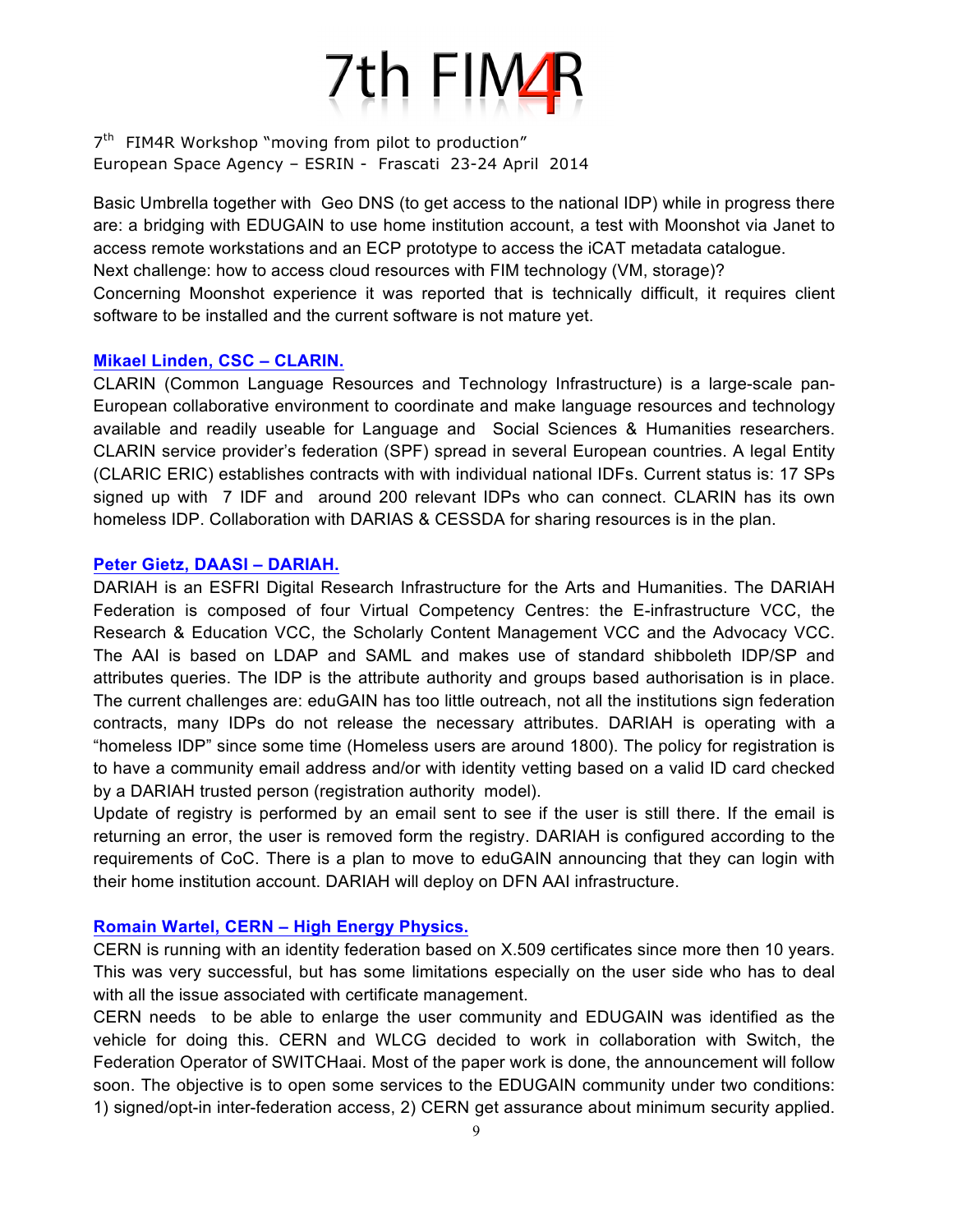

Next step is to continue to work with a new web-based pilot involving traditional grid services. Two phases are planned: the first one focused on the connection with EDUGAIN (a use case would be using indigo for conference preparation); the second phase is more complex and will include STS to be implemented (with a lot of technical challenges to be addressed). The backend based on digital certificate will stay in place, but certificates will be generated after a successful login on federated IDPs. There are of course many open questions concerning policy for using the service, security issues due to the federation and many key technical issues (STS, attributes, trust issues, VO user registrations, multifactor authentications, etc.). A transition shall be planned. It is really an interesting window of opportunities.

#### **Daniela Pohn, Leibniz Supercomputing Center – Géant-TrustBroker.**

GÉANT trust broker (GNTB) puts the main focus on Federation from an SP prospective.

It aims at supporting user triggered exchange of metadata, complementing existing Federation services, automation of IDP-SP setup, performing attributes conversions when necessary. Shibboleth will be extended to support the above features via plug-ins.

There are two types of federations national (operated by NREN) and community federation (from project). It is difficult to exchange data between them, either they belong to the same federation or are inter-federated e.g. via EDUGAIN (that is a more complex set-up)

The issue with current approach is that the Inter-federation schema includes the minimum set of common attributes and often SPs need more then what is provided. Administrators need to setup all technical details and this is not simple. GNTB automates most of the technical work and complements EDUGAIN. GNTB might be interesting for smaller community that cannot afford to invest in inter-federation to get automation support for a quick set-up.

Project plans are: end on 2014 – March 2015 GNT3+ preparation, IETF Draft for Summer 2015. GNTB will be presented at t GTNC2014, more details are available on the GÉANT intranet.

### **Marcus Hardt, KIT – SAML to LDAP bridging development.**

Objectives were to develop a Linux login using SAML for non WEB authentication with an easy and pluggable solution to bring SAML to the commandline.

Use case is a pilot for ssh-login using ECP and federated home-IdPs.

A goal was to use ssh client and server without modification. Instead a new PAM module was developed (in python). This module can handle all, a username/password, a SAML-assertion or an ssh-key. The obtained information is used to verify the users validity (either presenting username/password at the home-IdP or by verifying the presented assertion). Furthermore, group information can be provided, based on the attributes present in the SAML-assertion.

After an initial phase the project moved from PAM to LDAP because of some problems with python on scientific linux. The KIT LDAP FAÇADE was introduced in the design; it behaves like a local LDAP but uses interfaces to SAML IDP/SPs on the backend side to determine a users' validity.